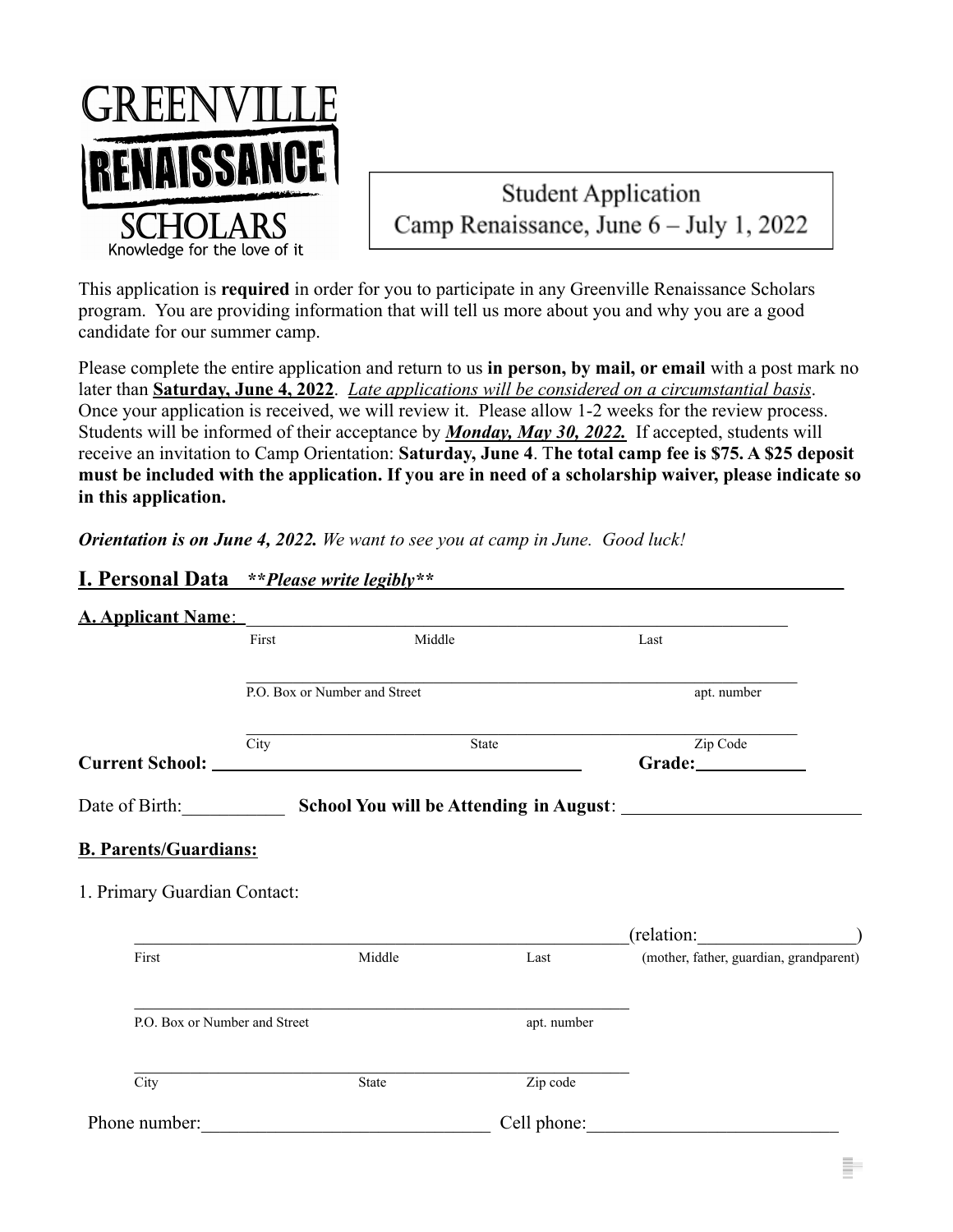| <b>Email Address</b> |           |
|----------------------|-----------|
| Place of Work:       | Position: |

2. Secondary Guardian Contact for Greenville Renaissance Scholars:

|                                                                            |                                                                               |          | $(\text{relation:})$                                                                                 |
|----------------------------------------------------------------------------|-------------------------------------------------------------------------------|----------|------------------------------------------------------------------------------------------------------|
| First                                                                      | Middle                                                                        |          | Last (mother, father, guardian, grandparent)                                                         |
| (Address if different from the one above.)                                 |                                                                               |          |                                                                                                      |
| City                                                                       | State                                                                         | Zip Code |                                                                                                      |
| Phone number: Cell phone: Cell phone:                                      |                                                                               |          |                                                                                                      |
|                                                                            |                                                                               |          |                                                                                                      |
| Place of Work:                                                             |                                                                               |          | Position:                                                                                            |
|                                                                            |                                                                               |          | What is the best way to reach you (parents/guardians) on a regular basis (Phone, Text, Email, Mail)? |
| The next best way to reach you on a regular basis?                         |                                                                               |          |                                                                                                      |
| <b>C. Other Related Parent Information (Please answer every question.)</b> |                                                                               |          |                                                                                                      |
|                                                                            | 1. Does the student live with both biological parents? (Circle one) Yes or No |          |                                                                                                      |
| 2.                                                                         | Is the student entitled to a free or reduced lunch at school? Yes or No       |          |                                                                                                      |
|                                                                            | $\mathbf{u}$ , and the contract of the contract of $\mathbf{u}$               |          |                                                                                                      |

## **II. Question and Answer Section (***to be completed by the student):*

Please answer **all questions in complete sentences**. If you run out of room, you may continue your answers on another page, but please number your responses.

1. What, if any, activities do you participate in outside of school time (band, sports, other school, church, or community-related activities)?

 $\_$  , and the contribution of the contribution of the contribution of the contribution of  $\mathcal{L}_\text{max}$ 

 $\mathcal{L}_\mathcal{L} = \{ \mathcal{L}_\mathcal{L} = \{ \mathcal{L}_\mathcal{L} = \{ \mathcal{L}_\mathcal{L} = \{ \mathcal{L}_\mathcal{L} = \{ \mathcal{L}_\mathcal{L} = \{ \mathcal{L}_\mathcal{L} = \{ \mathcal{L}_\mathcal{L} = \{ \mathcal{L}_\mathcal{L} = \{ \mathcal{L}_\mathcal{L} = \{ \mathcal{L}_\mathcal{L} = \{ \mathcal{L}_\mathcal{L} = \{ \mathcal{L}_\mathcal{L} = \{ \mathcal{L}_\mathcal{L} = \{ \mathcal{L}_\mathcal{$ 

 $\_$  , and the contribution of the contribution of the contribution of the contribution of  $\mathcal{L}_\text{max}$ 

 $\_$  , and the contribution of the contribution of the contribution of the contribution of  $\mathcal{L}_\text{max}$ 

 $\_$  , and the contribution of the contribution of the contribution of the contribution of  $\mathcal{L}_\text{max}$ 

 $\_$  , and the contribution of the contribution of the contribution of the contribution of  $\mathcal{L}_\text{max}$ 

2. Who do you want to be and what do you want to do when you grow up? (Please describe in 3 or more sentences.)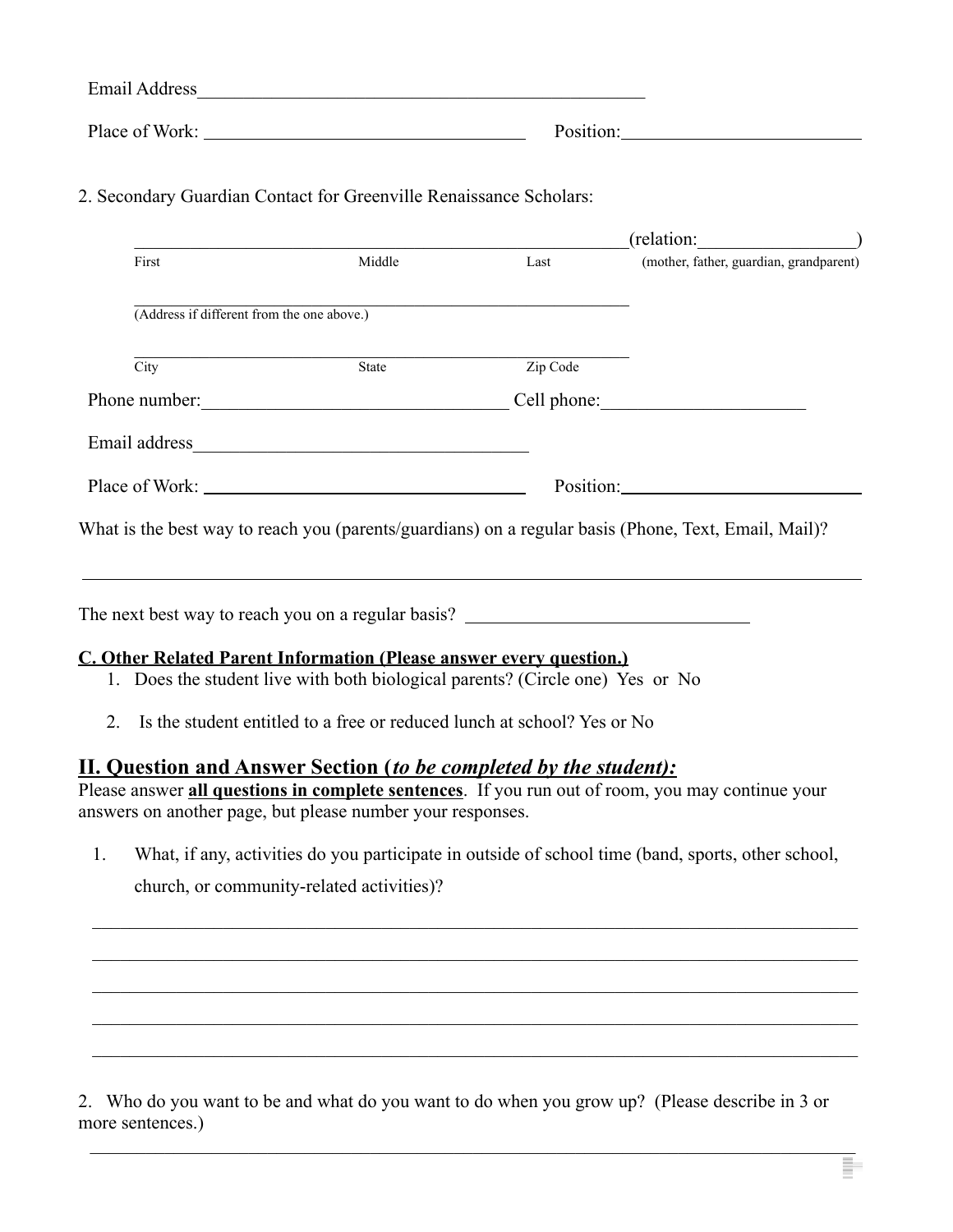3. Other than attending Camp Renaissance, why do you want to join Greenville Renaissance Scholars? (Please describe in 3 or more sentences.)

4. How would your teacher describe you? (Describe in 3 or more sentences.)

5. How would your best friend describe you? (Describe in 3 or more sentences.)

6. What is your favorite subject at school and why? (3 or more sentences)

Ē.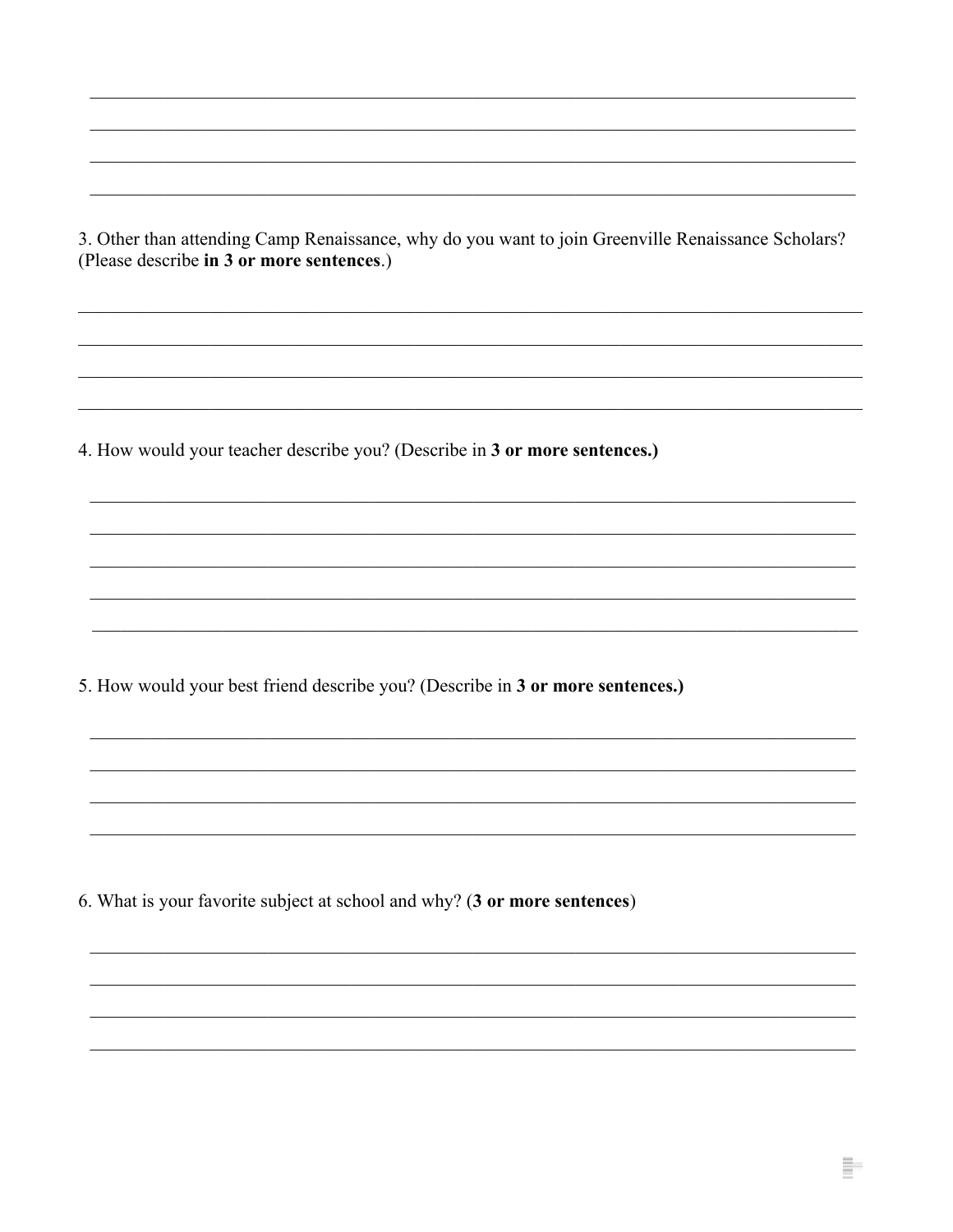At Camp Renaissance, you will be a member of three art teams.

| <u>Music</u>        | Visual Arts                | Dance                             |
|---------------------|----------------------------|-----------------------------------|
| Choir, Performance, | Drawing, painting, graphic | Learning dance steps and routines |
| instrumentation     | arts                       |                                   |

7. Please rank each art club from 1 -3, your most favorite to your least favorite activity.

| . .              |  |  |
|------------------|--|--|
| ⌒<br>∠.          |  |  |
| $\sim$<br>́<br>┘ |  |  |

My signature below signifies that my parents or guardians have checked the contact information at the beginning of the application, *but that I have answered the rest of the application (questions 1-14) independently.*

| Applicant signature:                   |  | Date:  |                   |     |
|----------------------------------------|--|--------|-------------------|-----|
| <b>T Shirt Size:</b> Circle One. Small |  | Medium | Large Extra Large | XXL |

*\*\*If you have any questions about the application, please feel free to call Samesa Hoskin, Executive Director, 662-207-1208, [samesa.hoskins@gmail.com,](mailto:samesa.hoskins@gmail.com) or Andrea Fisher, GRS Board President, 662-537-6617 or 662-334-1408.\*\** Mail or deliver to Greenville Renaissance Scholars, 323 South Main St. Greenville, MS 38701.

Ī.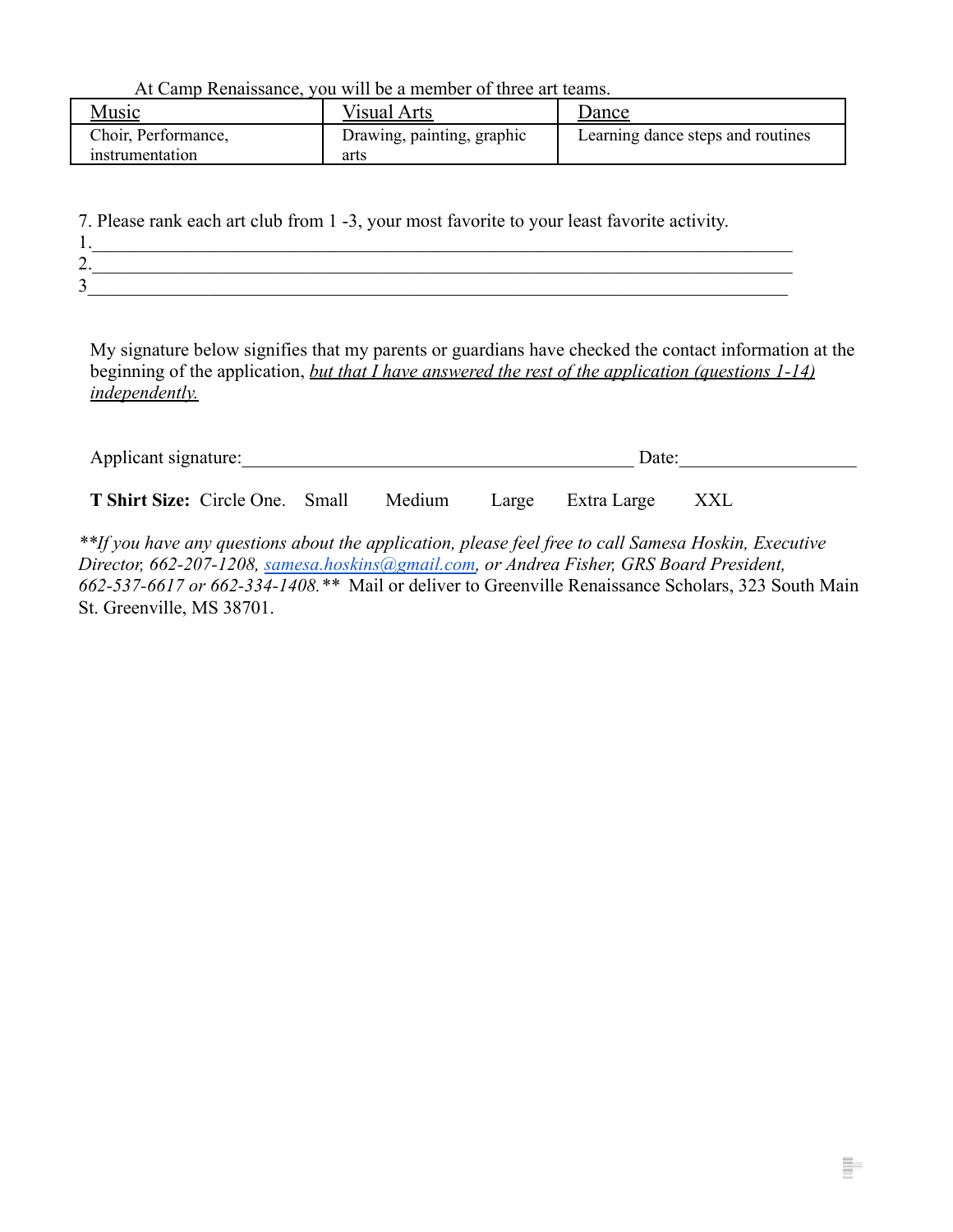### **Parent/Guardian Statement of Agreement**

*Please read and sign your name below.*

- I understand that my child is applying to attend Camp Renaissance which will enable her/him to then participate in all other GRS programs.
- I support my child's desire to attend Camp Renaissance and I will help him/her to be a fully engaged participant. I will also support the efforts of GRS to provide my child with a fulfilling summer program.
- If at any time, my child shows repeated disinterest or disrespect for Camp Renaissance, any of the campers or staff, I understand that my child will no longer be allowed to participate in Camp Renaissance or any of the upcoming year's programs.
- I know of no prior commitments that would keep my child from participating in all four weeks of camp this summer, as well as during the next two summers.
- All projects and activities at camp require my child's full participation. Other campers and GRS instructors rely on his or her participation in all activities. Therefore, I understand and support the requirement that my child miss no more than **three** days of camp without explanation. If my child misses more than three days of camp without explanation, he/she will not be able to return to camp.
- I also understand that if my child misses part of a day of camp this is considered **a full day's absence** unless it is during the last 45 minutes of a camp day.
- I understand that if accepted to attend Camp Renaissance, my child is making a year-round commitment to participate in programs with the Greenville Renaissance Scholars.

| Signature of parent/guardian |  |
|------------------------------|--|

 $\mathcal{L}_\text{max} = \frac{1}{2} \sum_{i=1}^n \mathcal{L}_\text{max}(\mathbf{z}_i - \mathbf{z}_i)$ 

Parent/guardian (print) Relation to student

E.

### **Application Checklist**

Please make sure your application contains the following so that you return a complete application. Late or incomplete applications will not be accepted.

- 1. A completed application, including your signature
- *2. A completed and sealed teacher recommendation form.*
- 4. Statement of Agreement signed by parent(s) or guardian.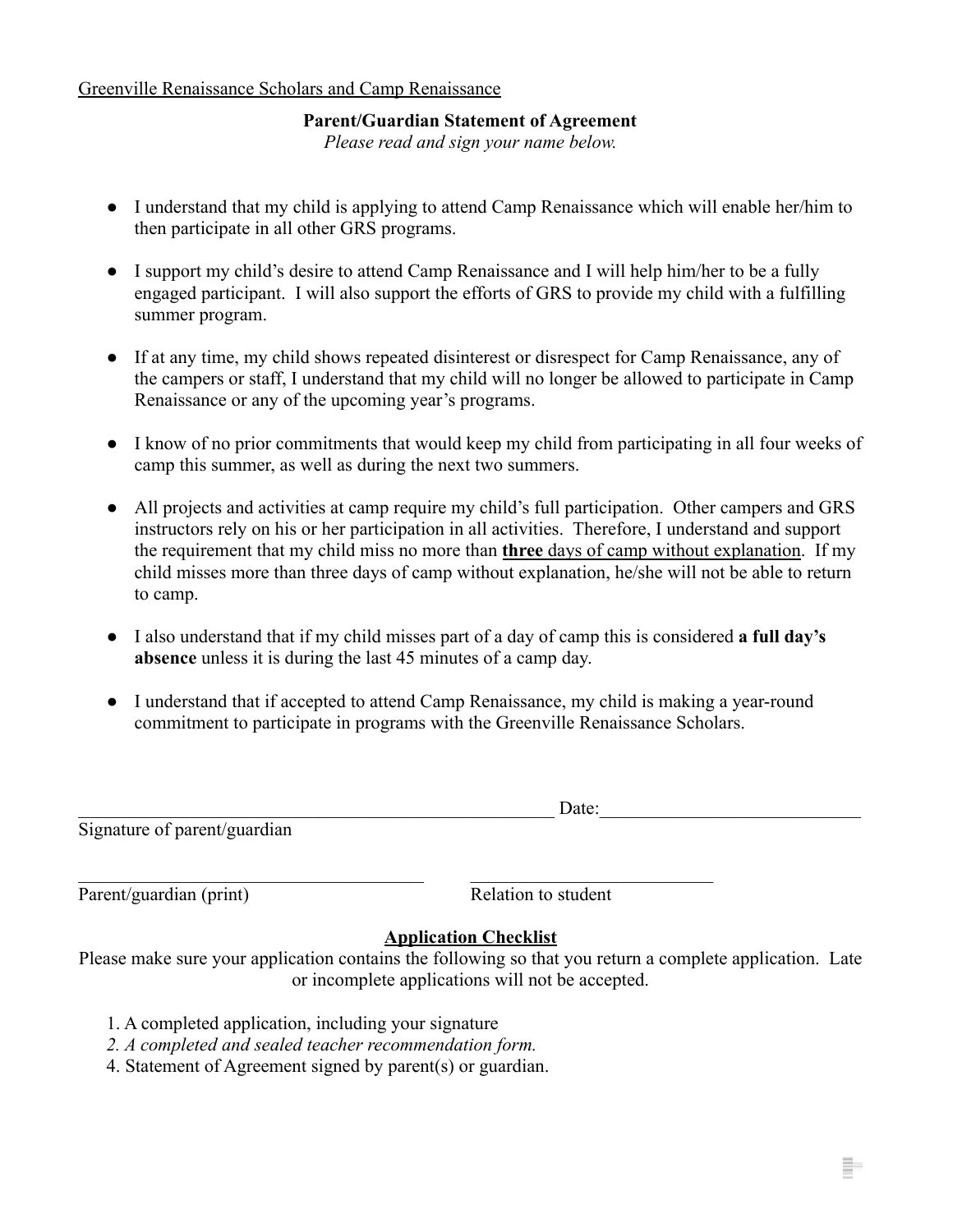

# **Teacher Recommendation Form** For **Camp Renaissance** June 6- July 1, 2022

**Student Directions:** *Give this form to a teacher at your school who teaches you this year. Your teacher must fill it out and return it to you sealed in an envelope with their signature on the back and your name on the front. You must return this recommendation with your application by Monday May 30, 2022.*

**Teacher Directions:** You are being asked to recommend this student to join the Greenville Renaissance Scholars, an afterschool and summer enrichment program. Camp Renaissance serves as the entrance program for all GRS programs. (To learn more about GRS, visit our website at www.gvillescholars.org.) Camp Renaissance is for rising  $6<sup>th</sup>$  through  $9<sup>th</sup>$  grade students who exemplify positive character traits, including the willingness to work hard and respect others. At Camp Renaissance, students will be challenged to strengthen their academic and artistic skills while exploring and broadening their goals for college and their future through participation in workshops, projects, artistic productions and field trips.

Once you have written your recommendation, please place it in an envelope, seal it, sign the back, and return to the student. The entire application, including your recommendation, is due *Monday May 30, 2022*. *Thank you for your time and for participating in the application process!*

| Name of Teacher making the recommendation: |               |  |
|--------------------------------------------|---------------|--|
| Grade/Subject Taught:                      | Date:         |  |
| How do you know the student:               | Phone number: |  |

 $\mathcal{L}_\mathcal{L} = \{ \mathcal{L}_\mathcal{L} = \{ \mathcal{L}_\mathcal{L} = \{ \mathcal{L}_\mathcal{L} = \{ \mathcal{L}_\mathcal{L} = \{ \mathcal{L}_\mathcal{L} = \{ \mathcal{L}_\mathcal{L} = \{ \mathcal{L}_\mathcal{L} = \{ \mathcal{L}_\mathcal{L} = \{ \mathcal{L}_\mathcal{L} = \{ \mathcal{L}_\mathcal{L} = \{ \mathcal{L}_\mathcal{L} = \{ \mathcal{L}_\mathcal{L} = \{ \mathcal{L}_\mathcal{L} = \{ \mathcal{L}_\mathcal{$ *Please use the space below to answer the following questions.*

#### **\*\*\*Why are you recommending this student for Greenville Renaissance Scholars?\*\*\***

- 1.Please explain how you know the student.
- 2. Tell how the student works with his/her peers and adults (please be as specific as possible).
- 3. What are the student's special gifts and talents?

4. What would GRS Camp Renaissance provide for the student and what would this student bring to our program?

 $\_$  , and the contribution of the contribution of the contribution of the contribution of  $\mathcal{L}_\text{max}$ 

 $\_$  , and the contribution of the contribution of the contribution of the contribution of  $\mathcal{L}_\text{max}$ 

 $\_$  , and the contribution of the contribution of the contribution of the contribution of  $\mathcal{L}_\text{max}$ 

 $\mathcal{L}_\text{max} = \frac{1}{2} \sum_{i=1}^n \mathcal{L}_\text{max}(\mathbf{x}_i - \mathbf{y}_i)$ 

 $\_$  , and the contribution of the contribution of the contribution of the contribution of  $\mathcal{L}_\text{max}$ 

 $\_$  , and the contribution of the contribution of the contribution of the contribution of  $\mathcal{L}_\text{max}$ 

 $\_$  , and the contribution of the contribution of the contribution of the contribution of  $\mathcal{L}_\text{max}$